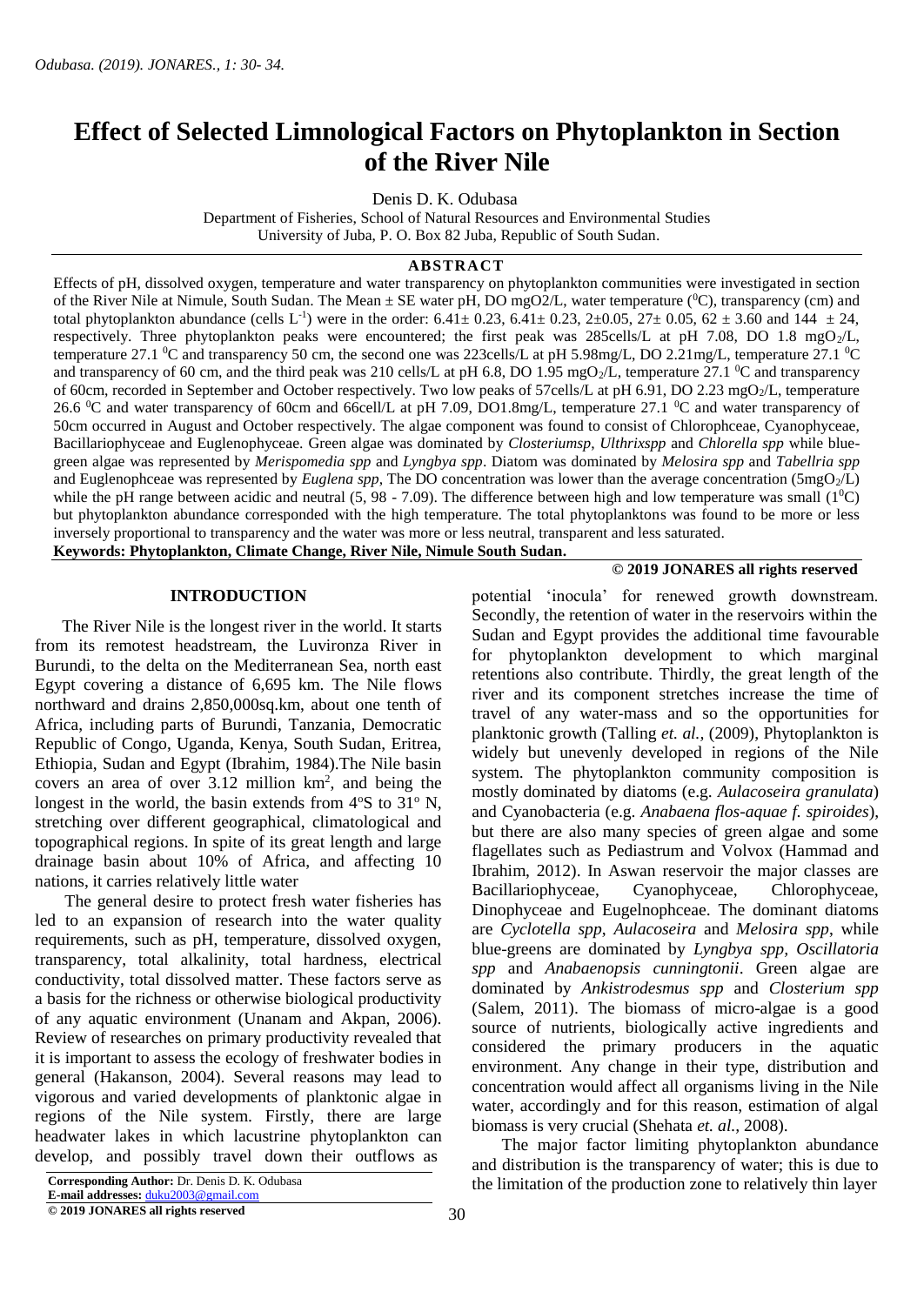of about (2-3) near the surface. Transparency affects the distribution and seasonal variation of phytoplankton in rivers and to some extent, primary production of running water depends on its turbidity on one hand. On the other hand, water temperature is of enormous significance as it regulates various abiotic as well as biotic activities of an aquatic system. However, dissolved oxygen has been used as a most reliable parameter of lake eutrophication.

 Despite the fact that the River Nile in Nimule holds some fish fauna, few studies have been done to identify its flora and fauna. Therefore this work aims at identifying the main algal assemblages and determines their variations with physicochemical parameters of the water. The finding of this work is expected to be a baseline towards setting up a future management plan for community fishery and aquaculture in the area as phytoplankton constitutes an important link in the food web of fish.

#### **MATERIALS AND METHODS**

#### **Site description**

 Nimule Payam is located 120 km south east of Juba, the national capital of South Sudan. It is situated between latitudes  $33^{\circ}$  5.3' N and  $34^{\circ}$  7.2' N and longitudes  $31^{\circ}$ E 49.3' E and  $32^{\circ}E$  2.2 E. at elevation of 750 m above sea level. The average annual temperature and rainfall are  $26.5^{\circ}$ C and 1,101mm respectively. It is borderd in the north by Kaya River; the Eastern part is bordered by the River Nile while the southern part is bordered byUganda and the western part is bordered by Illungwa Mountain. Nimule National Park is situated within Nimule Payam. The park, established as a game reserve in 1935 and later was proclaimed as a national park in 1984, has an area that varies between  $251 \text{km}^2$  and  $410 \text{km}^2$ .

# **Sampling**

 Boat was used for sampling phytoplankton and physio-chemical factors. Using GPS, 10 different sites were randomly selected, marked and plotted on a map using ArcGIS (Figure 1.).



**Figure 1:** The River Nile Sampling Site at Nimule Payam and Pansalla District

Samples were taken weekly. The study covers the period from August 2016 to October 2016.

#### **Phytoplanktons**

 Phytoplanktons were collected every 2 week using phytoplankton net (35 micron) at landing sites in Nimule Payam and Pansalla, Uganda - South Sudan border. The net was towed for an interval of 5 minutes using a boat. The content was then emptied into a sampling bottle and preserved in 4% formalin and allowed to stand for 24hr in order to settle. The supernatant water was then siphoned off leaving a concentration between (5-10ml). A drop from the siphoned water was mounted on a slide covered with cover glass and observed under binocular microscope, first using x10 magnification and then x40 magnification, for algal cells and filaments. The phytoplanktons encountered were recorded in their genera.

#### **Transparency, temperature and pH**

 Water transparency was measured using a secchi disc 20 cm in diameter. The secchi disc is lowered into the water until the black and white colours on the disc unified. The mark made by water was recorded in cm. Water surface temperatures were recorded in degree centigrade ( <sup>0</sup>C) using an ordinary thermometer. The pH was measured using a pH meter (Model 25, Fisher Scientific).

#### **Chemical analysis and data normalization**

 Water samples for chemical factors were analyzed in chemistry laboratory at University of Juba. The instruments used for the chemical analysis were calibrated before analysis. pH was measured with pH meter (Model 25, Fisher Scientific) and dissolved oxygen (DO) was measured in mgO2/l using a digital oxygen meter (Model YSI 55). The total phytoplankton and water transparency were log normalized as follow:

Total phytoplankton = *log(total phytoplankton+1)* Transparency = *log(transparency+1)*.

#### **Data analysis**

 The data were analysised using SPSS Statistical Package. The phytoplankton were correlated with the limnological factors using graph and histogram.

#### **RESULTS AND DISCUSSION**

# **Phytoplankton abundance, and physic-chemical variables of water**

The minimum  $pH$ , mean  $\pm$  SE and the maximum levels recorded, were in the order of 4.42,6.41± 0.23 and 7.09; DO concentration (mg/l):1.8, 2±0.05 and 2.23; Temperature ( $^0$ C): 26.6,27 $\pm$  0.05 and 27.1; Transparency (cm):  $50,62 \pm 3.60$  and 80; Phytoplankton (cell/l):57,144  $\pm$  24and 285 (Table 1).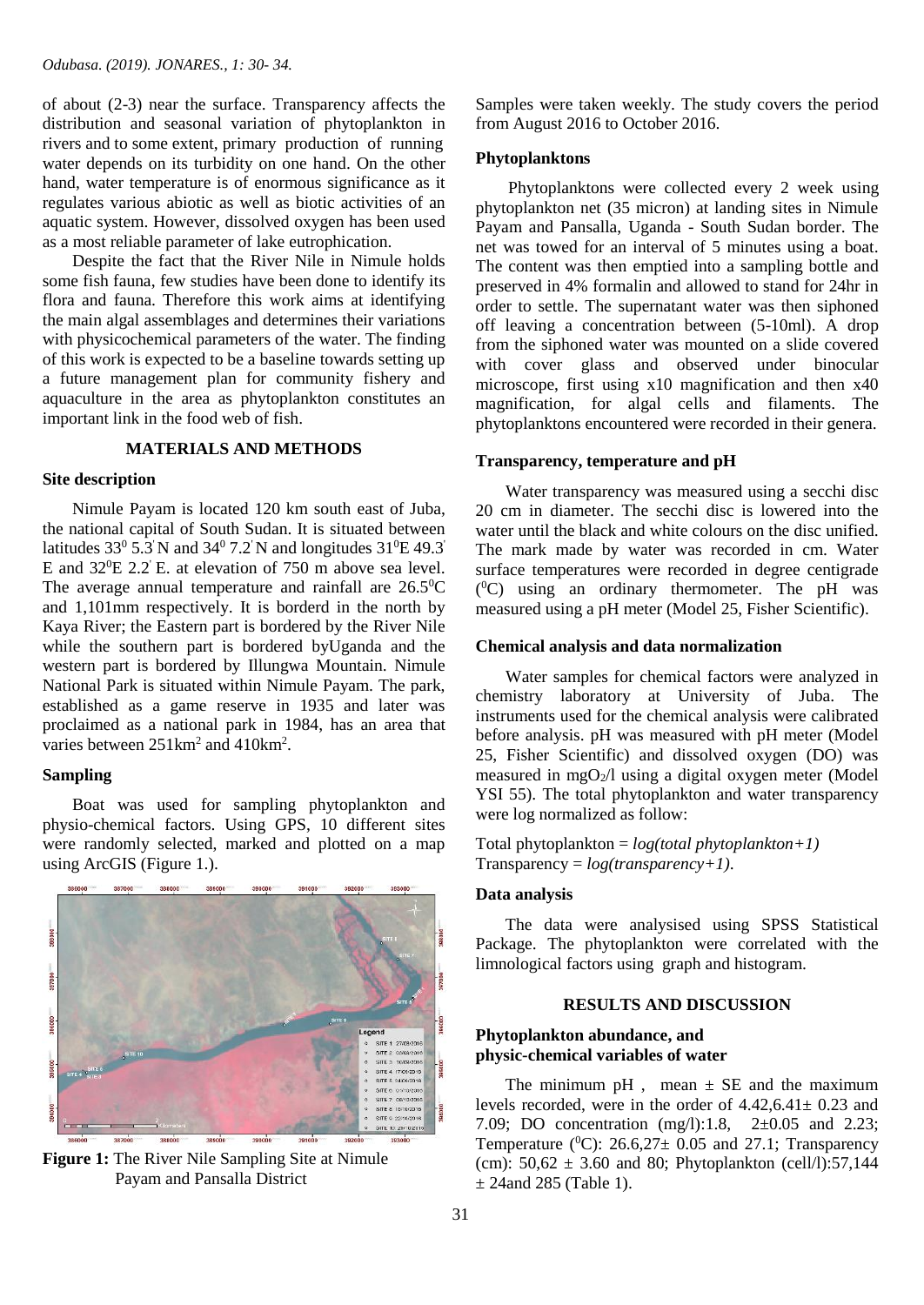## **Total phytoplankton abundance (cells L-1 )**

 Three peaks of the total phytoplanktons were recorded during the study period. The first peak was a total of 285 phytoplankton cells/L which corresponded to the log (total  $phytoplankton+1)$  of 2.46 cells $\overline{L}$ ) that occurred on September  $3<sup>rd</sup>$ . The second was a peak of 223 cells/L which corresponded to the log normalized phytoplankton of 2.35 cells/L which was observed on October  $8<sup>th</sup>$ , and the third peak  $(210 \text{ cell/L}^{-1})$  that correspond to log (total phytoplankton+1) of 2.32 cells/L) was observed on October  $29<sup>th</sup>$ . Low peaks of 57 and 66 cells/L which corresponded to log normalized total phytoplankton of 1.76 and 1.83cells/L occurred on August  $27<sup>th</sup>$  and October 22nd , respectively (Figure 1). These variations could be due to increase in transparency which is related to the decrease in algal growth, phytoplankton species composition and diversity. Depth affected the behaviour of the algal associations (ÊW-Dantas, 2012).

| <b>Table1:</b> Phytoplankton abundance and physical - |
|-------------------------------------------------------|
| chemical variables of water                           |

|                                                                                |         | Mean           |         |
|--------------------------------------------------------------------------------|---------|----------------|---------|
| Parameter                                                                      | Minimum | $\pm$ SE       | Maximum |
| pΗ                                                                             | 4.42    | $6.4 \pm 0.23$ | 7.09    |
| DO(mgO <sub>2</sub> /l)                                                        | 1.80    | $2 \pm 0.05$   | 2.23    |
| Temperature $(^0C)$                                                            | 26.60   | $27 \pm 0.05$  | 27.1    |
| Transparency(cm)                                                               | 50.00   | $62 \pm 3.60$  | 80      |
| Phytoplankton(cell/l)                                                          | 57.00   | $144 \pm 24$   | 285     |
| $\alpha$ $\alpha$ $\beta$ $\beta$ $\gamma$ $\gamma$ $\gamma$ $\gamma$ $\gamma$ |         |                |         |

SE, Standard error



**Figure 1:** General trend of total phytoplankton

 Nile section in Nimule consisted of the members of Chlorophceae, Cyanophyceae, Bacillariophyceae and Euglenophyceae (Figure 2) of which the green algae were dominanted by *Closteriumsp*, *Ulthrixspp* and *Chlorella spp* while blue-green algae were represented by *Merispomedia spp* and *Lyngbya spp*. Diatom were dominated by *Melosira spp* and *Tabellria spp* on one hand. On the other hand, Euglenophceae was represented

by *Euglena spp*, a finding in agreement with the work of Salem (2012) as quoted by Biswas and Tortajada (2012) who also found a similar composition which belong to Bacillariophyceae, Cyanophyceae, Chlorophyceae, Dinophyceae and Eugelenophceae. The dominant genera compositions were however more or less the same: diatoms were dominated by *Cyclotella spp.*, *Aulacoseira* and *Melosira spp*., while blue-greens were dominated by *Lyngbya spp.*, *Oscillatoria spp.* and *Anabaenopsis cunningtonii*. Green algae were dominated by *Ankistrodesmus spp*. and *Closterium spp.*



**Figure 2:** Evolution of phytoplankton classes encountered

# **Evolution of the total phytoplankton with dissolve oxygen (DO) and pH**

 The first peak of the total phytoplanktons was recorded at DO concentration and pH levels of 1.8  $mgO<sub>2</sub>/L$  and 7.08 respectively while the second peak occurred at DO concentration and pH levels of 2.21  $mgO<sub>2</sub>/L$  and 5.98 respectively, and the third peak was registered when the DO concentration and pH levels were 1.95 mgO<sub>2</sub>/L and 6.88 respectively. The two low peaks occurred at pH concentrations and DO levels of 6.91,2.23mgO<sub>2</sub>/L and 7.09, 1.8mgO<sub>2</sub>/L respectively (Figure 3).

 The pH of the reservoir was more or less alkaline and the DO concentration was lower than the average concentration ( $5mgO<sub>2</sub>/L$ ). However yet three peaks of total phytoplanktons were recorded. This could be due to the decomposition, turbidity and high water temperature. The decrease in DO might be due to the increase in water temperature and the increase in oxidative processes of organic matter (Abdel-Satar and Elewa, 2001). Anon (2007) also found high concentration of DO during cold season compared with the hot season in summer. The pH of water in present study ranged between acidic and neutral (5, 98 - 7.09). This result is in line with the finding of Toufeek and Korium (2009) who reported that the pH of Nile water slightly fluctuated between acidic and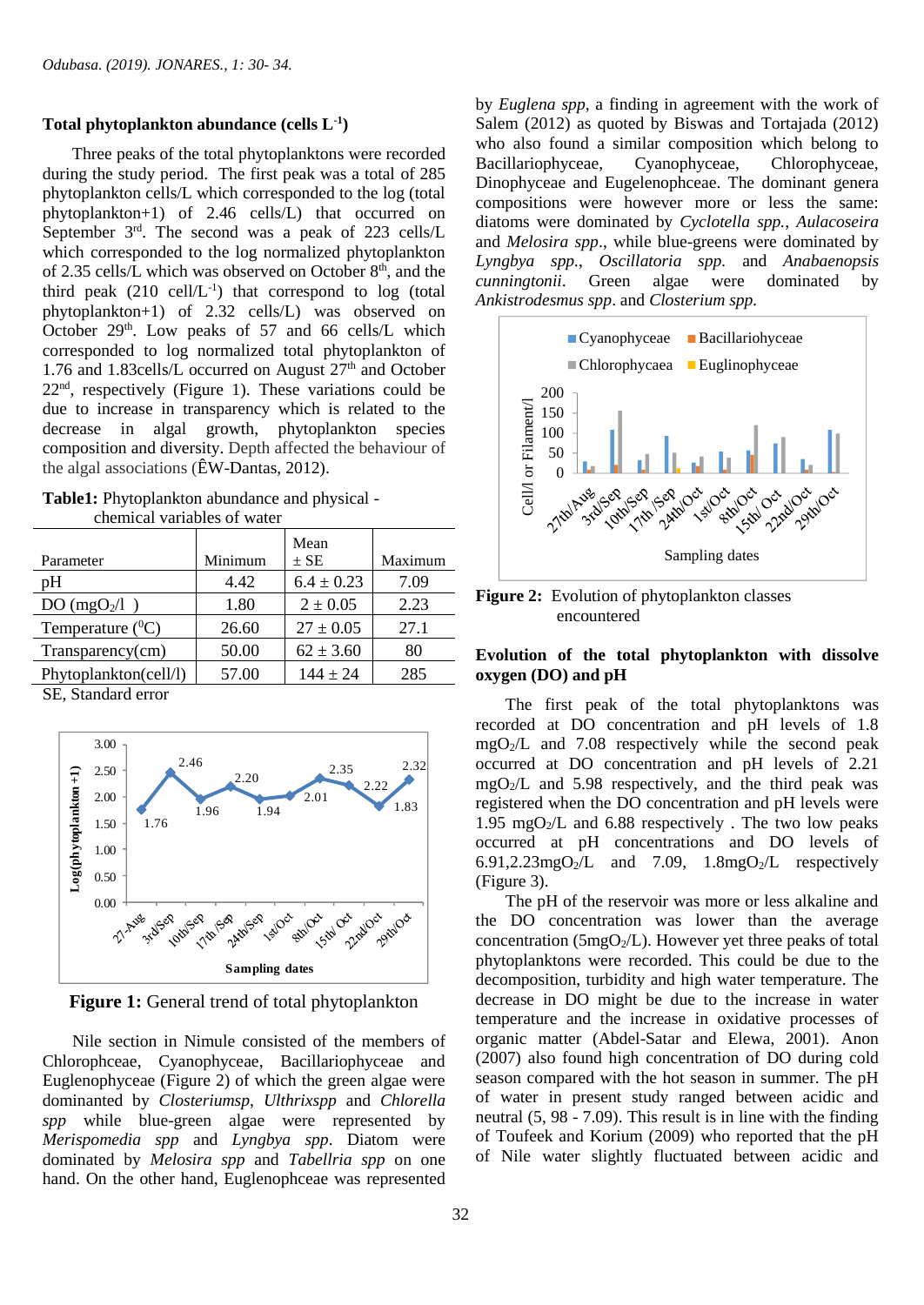neutral in the range 5.7-7.1 during rainy season (August and September).



Figure 2: Evolution of total phytoplankton with Do and pH

# **Evolution of the total phytoplankton with water temperature**

 The first, second and third peaks of total phytoplankton were recorded at water temperature of 27.1  ${}^{0}C$  while the lowest peak was recorded at temperature of 26.6  $^{\circ}$ C (Figure 3). This finding shows that the phytoplanktons grow best in high temperature. The decrease or increase in the Nile water temperature depend mainly on the climatic condition ,sampling time, and the duration of sunshine as well as characteristic of water environment such as turbidity, wind direction, plant cover and humidity. Yacoub *et.al.* (2008) and Abdel-Satar (2005) indicated that water temperature of River Nile plays an important role in the heat budget of the Nile water, and a key factor in regulating River Nile phytoplankton population.



**Figure 3:** Evolution of total phytoplankton with water Temperature

# **Evolution of the total phytoplankton with water transparency**

 Total phytoplankton first, second and third peaks were recorded at water transparencies of 50cm which correspond to log (trans  $+1$ ) =2cm, while the lowest total phytoplankton was observed at 60cmwhich also correspond to  $log (trans +1) =2cm$  (Figure4). This implies that the correlation between total phytoplankton and transparency is more or less inversely proportional relationship. Abdel-Satar and Elewa (2001) and Abdelsatar, (2005) attributed the high values of transparency to the increase in the uptake of suspended matter by phytoplankton and increased solar radiation penetrating the surface water as well as settling out of suspended particles to the bottom sediment especially during summer. However, increase in water level in addition to the decrease in the concentration of total suspended matter could lead to increase in transparency.



**Figure 4:** Evolution of total phytoplankton with transparency

#### **CONCLUSION**

 The algae component of River Nile section around Nimule in South Sudan consists of the members of Chlorophceae, Cyanophyceae, Bacillariophyceae and Euglenophyceae. Green algae was dominated by *Closterium sp*, *Ulthrix spp* and *Chlorella spp* while bluegreen algae was represented by *Merispomedia spp* and *Lyngbya spp*. Diatom was dominated by *Melosira spp* and *Tabellria spp* and Euglenophceae was represented by *Euglena spp.* DO concentration was lower than the average concentration  $(5mgO<sub>2</sub>/L)$ while the pH range was between acidic and neutral. The phytoplankton was found to grow best in high temperature. The River Nile section around Nimule was not much saturated, more or less neutral and transparent, yet it favours the growth of algae. The change in water quality of the River Nile sector around Nimule payam might have been attributed to fluctuations of rainfall a factor which should be considered in the next work.